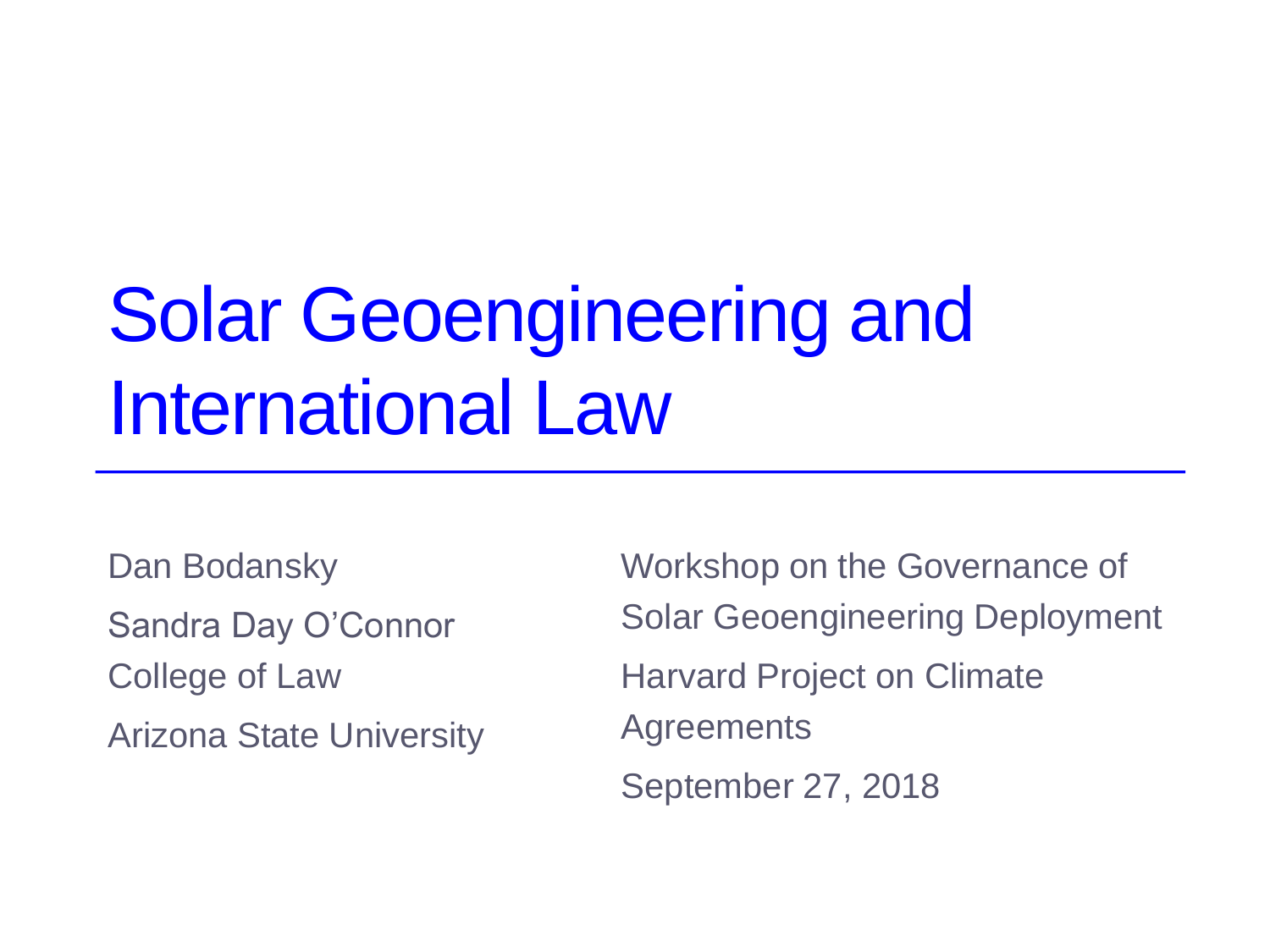### Key Points

- 1. Existing international law provides little guidance on solar geoengineering, either positive or negative.
- 2. The only existing institution with relevant, binding decision-making authority is the Security Council, but it would not be able to limit solar geoengineering by P-5 states.
- 3. international governance is not legally necessary for solar geoengineering deployment.
- 4. A future legal regime on solar geoengineering might:
	- a. Promote cooperation in SG research.
	- b. Provide general standards to evaluate SG
	- c. Establish procedural requirements for SG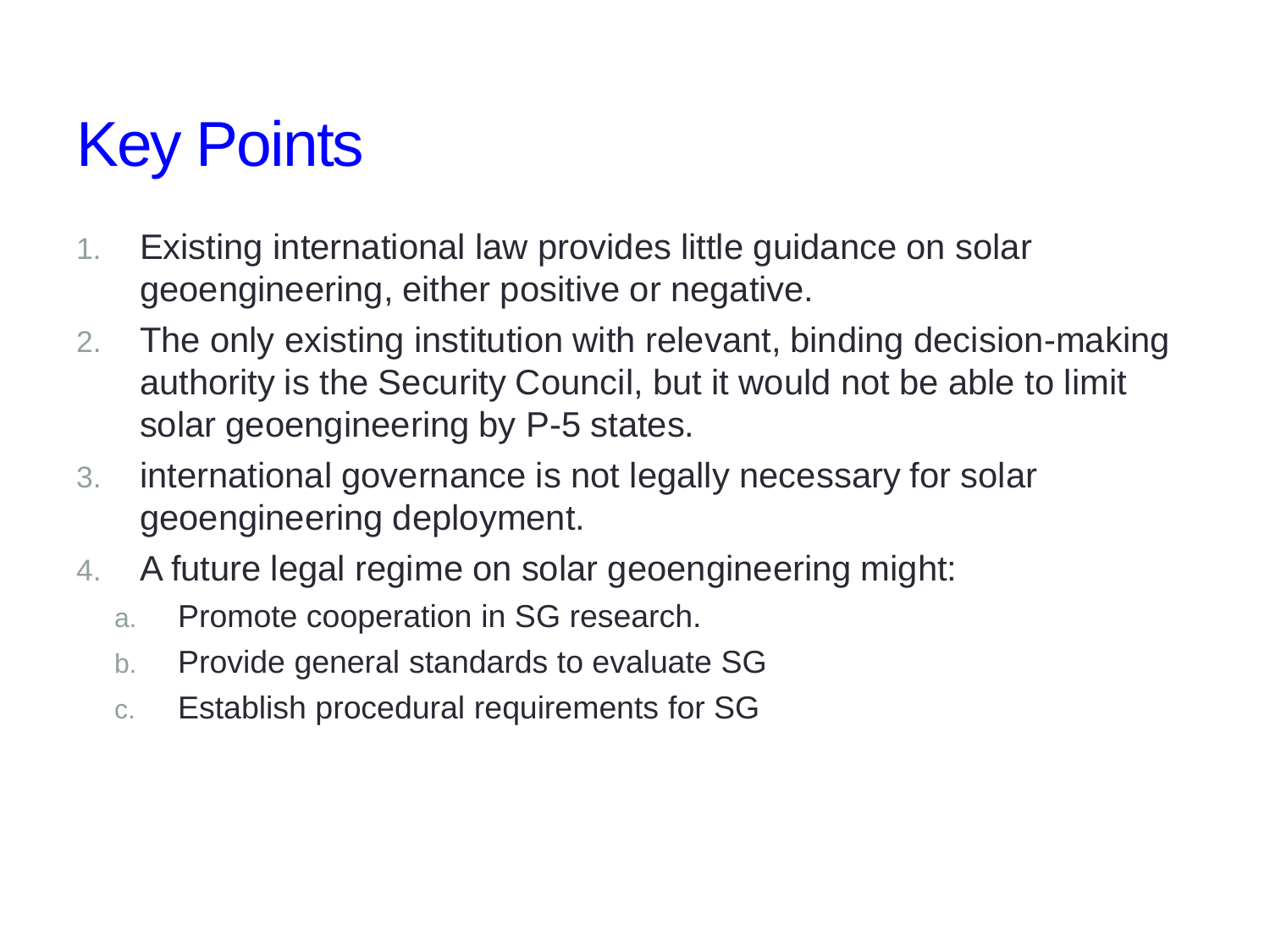# What roles could IL, in theory, play?

### **Potential Role**

- Prescribe rules of conduct
	- Substantive
		- Prohibitions/limitations
		- Permissions
		- Liability rules
	- Procedural
- Provide evaluative principles to structure and guide debate
- Establish decision-making institutions and procedures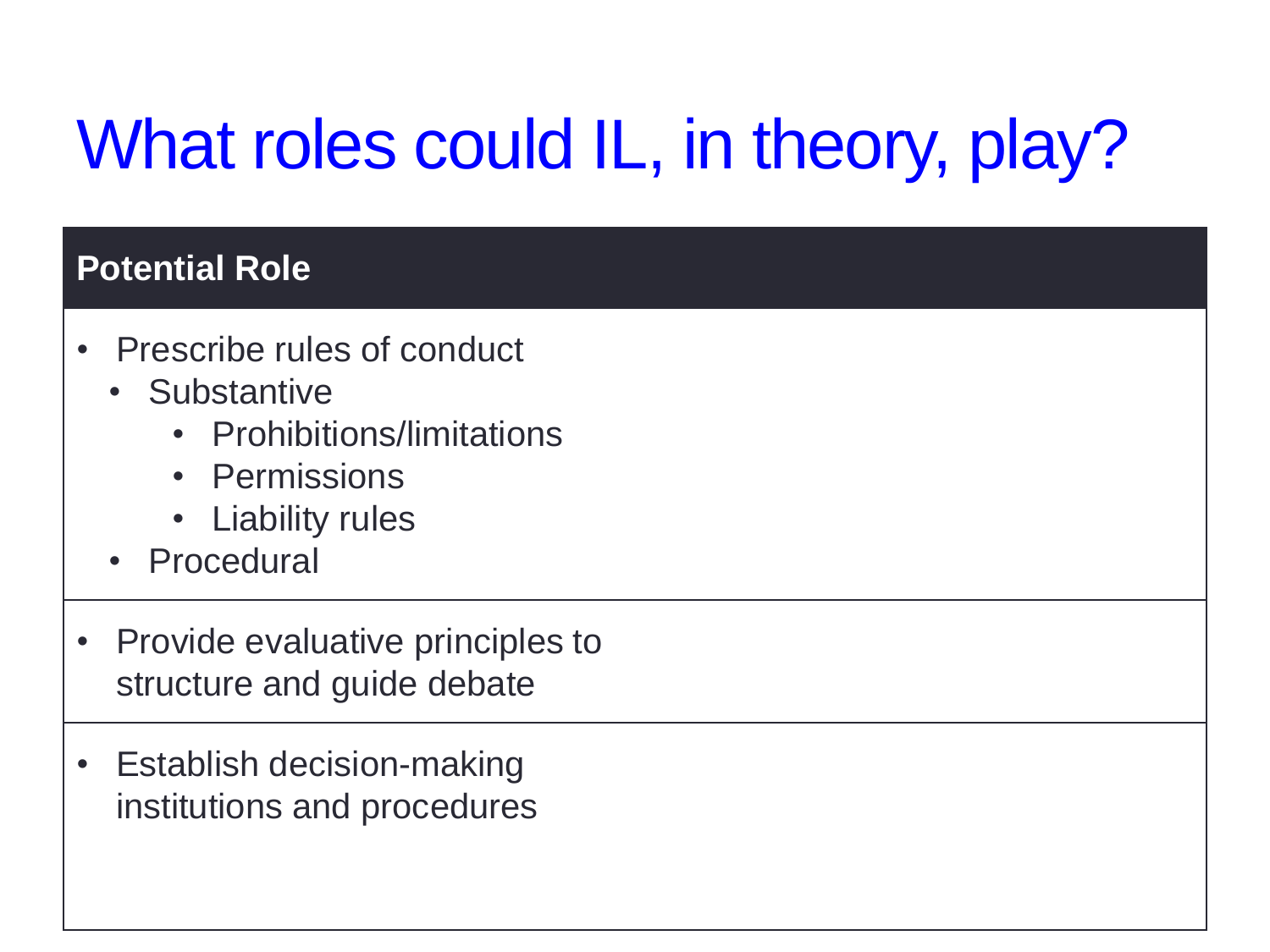### Existing rules and principles

| <b>Treaties</b> | <b>UNFCCC: doesn't address SG</b><br>$\bullet$<br>Paris Agreement: 1.5/2° temperature goal<br>$\bullet$<br>Montreal Protocol: might apply generally to SAI, but no specific<br>$\bullet$<br>controls<br>CLRTAP: applies only regionally; specific controls unlikely to<br>$\bullet$<br>limit SAI<br>UNCLOS – general principles<br>$\bullet$<br>ENMOD - addresses only hostile uses<br>$\bullet$<br>London Convention/Protocol: applies to CDR, not SG<br>$\bullet$<br>Convention on Biological Diversity (CBD): decisions non-binding<br>$\bullet$<br>Espoo Convention on environmental impact assessment<br>$\bullet$<br>Aarhus Convention on public participation<br>$\bullet$ |
|-----------------|-----------------------------------------------------------------------------------------------------------------------------------------------------------------------------------------------------------------------------------------------------------------------------------------------------------------------------------------------------------------------------------------------------------------------------------------------------------------------------------------------------------------------------------------------------------------------------------------------------------------------------------------------------------------------------------|
| Custom          | Duty to prevent<br>Precautionary principle<br>$\bullet$<br>Duty to assess<br>$\bullet$<br>Duty to notify and consult<br>$\bullet$                                                                                                                                                                                                                                                                                                                                                                                                                                                                                                                                                 |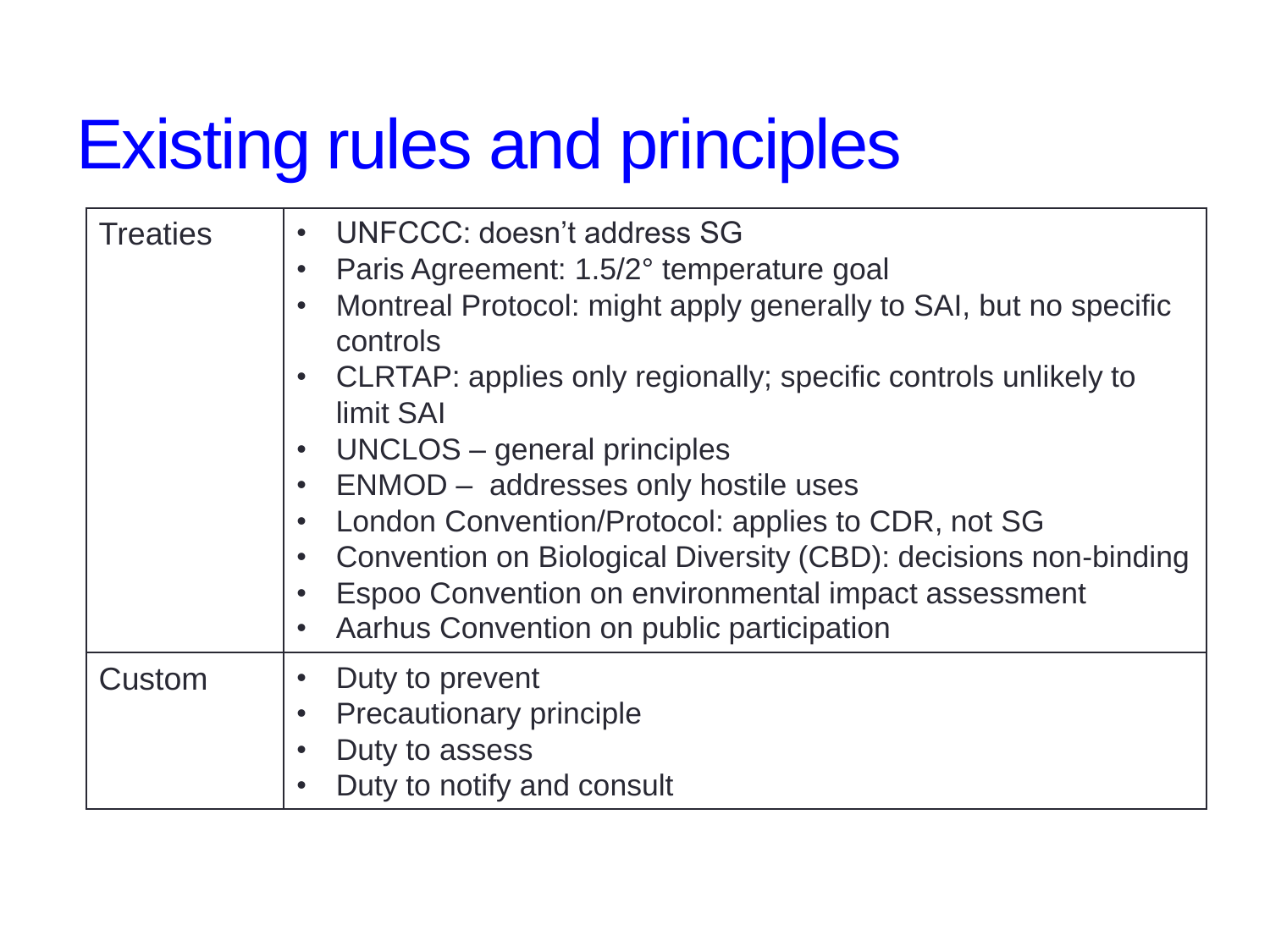# Existing institutions

### **Institutions**

- Scientific/expert organizations (ICSU, WMO)
- Conferences of the Parties (COPs) of multilateral environmental agreements
	- UNFCCC, CBD, UNCLOS, MP, etc.
- Security Council
- Judicial bodies: ICJ, ITLOS

### Governance tasks

- Forum for discussion
- Coordination
- Information
	- Ex ante: assessment
	- Ex post: monitoring, review
- Standard-setting
	- Legal rules
	- Non-binding recommendations
	- General principles
- Decision-making / authorization
- **Implementation**
- Dispute settlement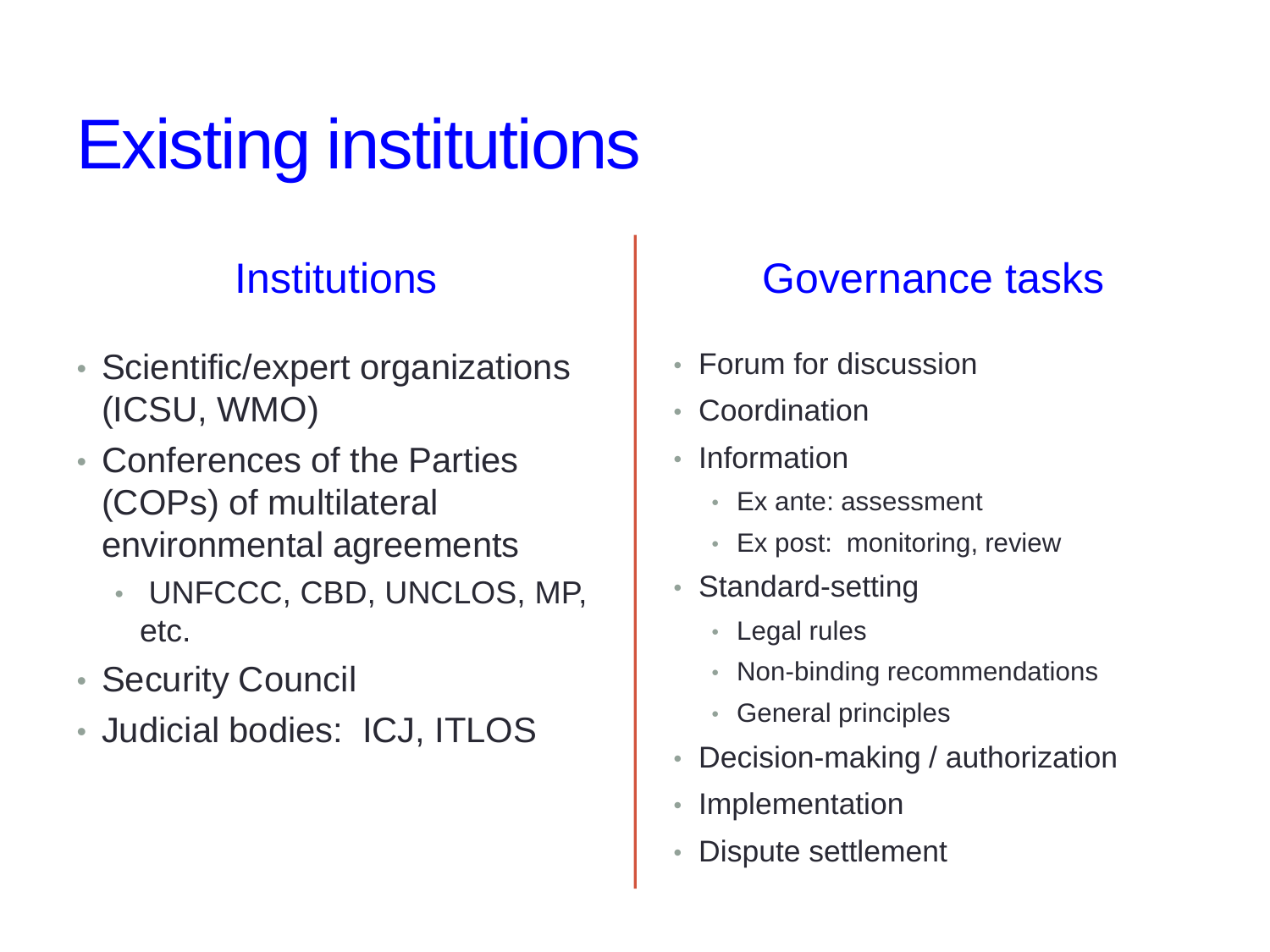### What role does existing IL actually play?

### **Potential Role Existing International Law**

- Prescribe rules of conduct
	- Substantive
		- Prohibitions/limitations
		- Permissions
		- Liability rules
	- Procedural
- No substantive prohibitions, limitations, or liability rules
- But procedural rules relating to assessment, notification
- Provide evaluative principles to structure and guide debate • Yes, to some degree
- Establish decision-making institutions and procedures
- Security Council could address SG if it posed threat to international peace and security
- But subject to veto by P-5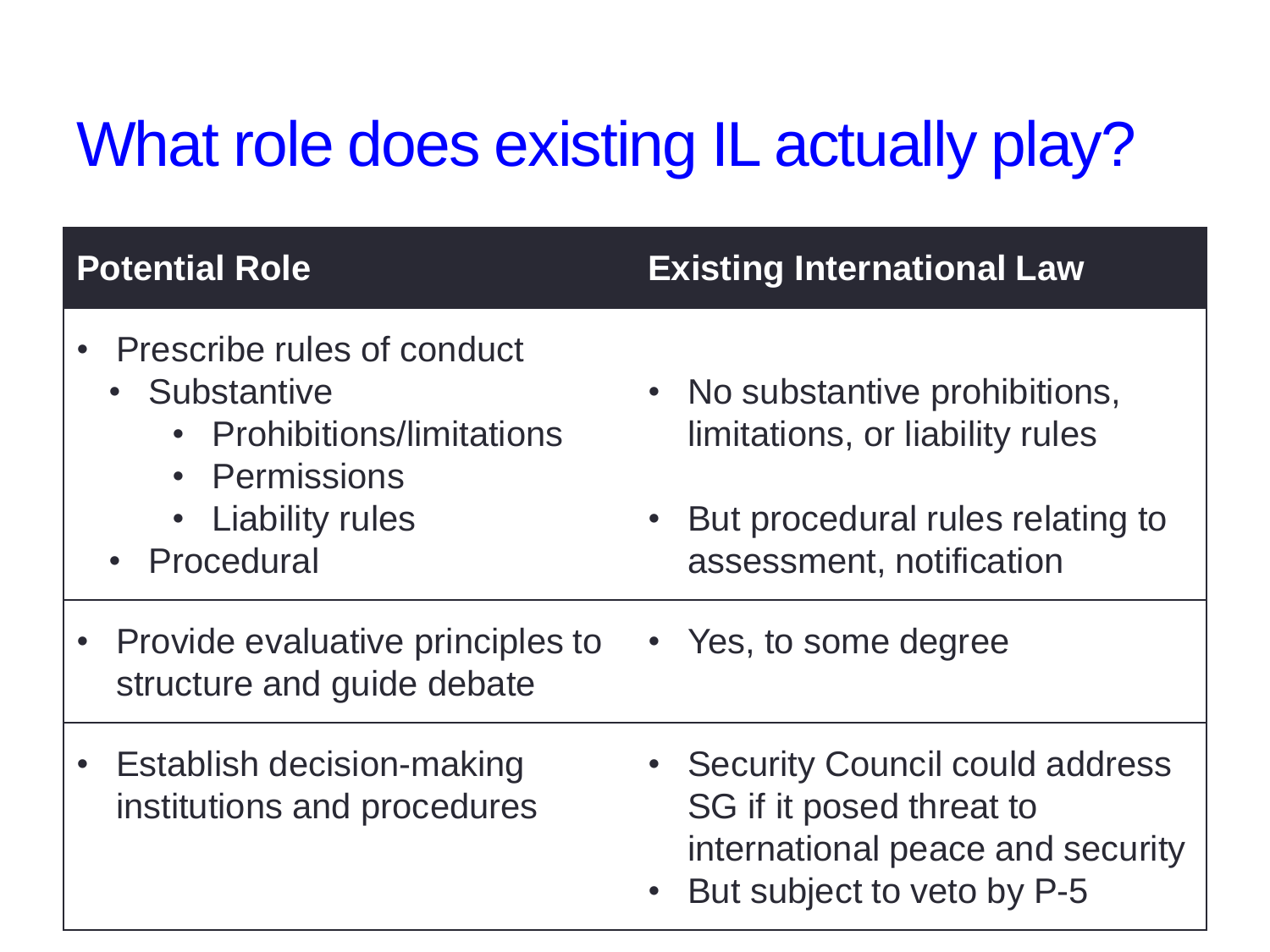### Would SG deployment require international governance?

- Claim often made that solar geoengineering deployment would require international governance
- Three senses of "required"
	- Legally required?
		- Probably not. Unilateral SG deployment not *per se* prohibited by international law.
	- Politically required?
		- Possibly not. At least in extremis, states might be willing to engage in SG unilaterally or as part of coalition of the willing
	- Morally required?
		- Possibly, although unilateral SG deployment might be justified if multilateral approval impossible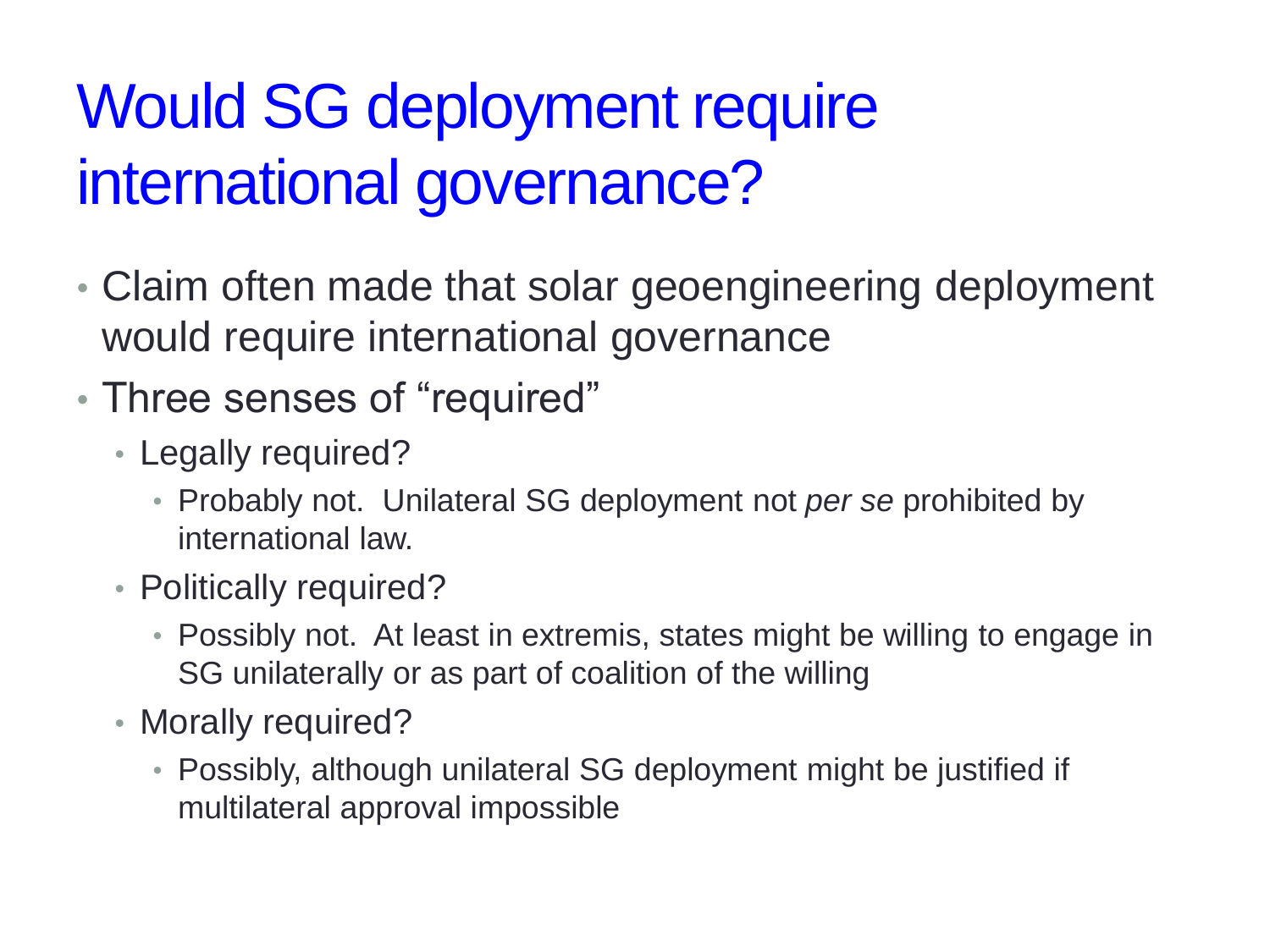### What role could/should IL, in practice, play?

### **Potential Role Future International Law**

- Prescribe rules of conduct
	- Substantive
		- Prohibitions/limitations
		- Permissions
		- Liability rules
	- **Procedural**
- Substantive
	- Moratorium?
	- General prohibitions, with limited exceptions?
- Reinforce/enhance procedural rules
- Provide evaluative principles to structure and guide debate
- Establish decision-making institutions and procedures
- Yes, to some degree > could help legitimate SG
- Unlikely, beyond the Security Council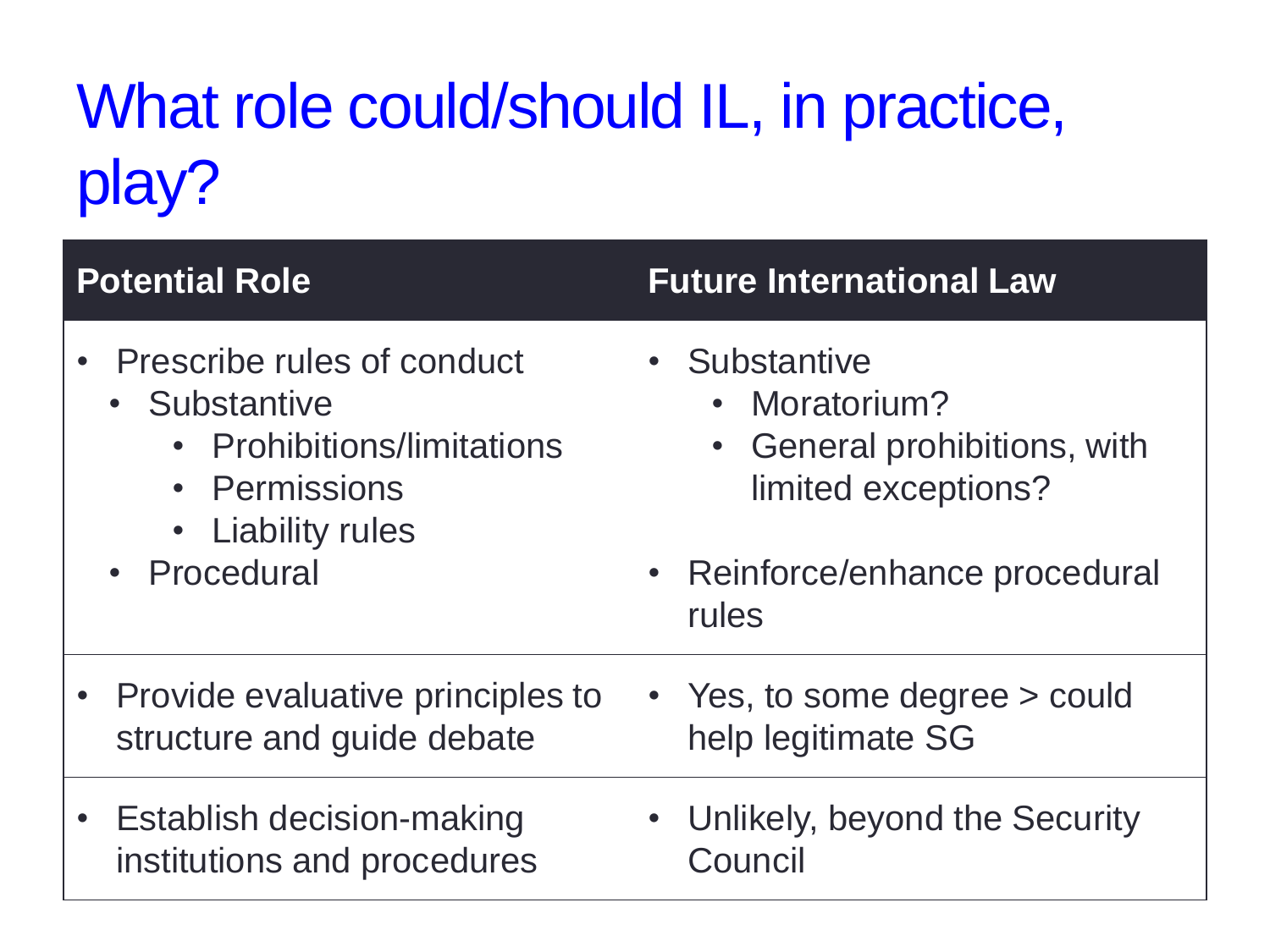## New norms: Content?

- General principles
	- Principles governing humanitarian intervention possibly a model:
		- Right intent
		- Last resort
		- Reasonable prospect of success

### • Substantive rules

- Moratorium: could address "slippery slope" concern about research
- Prohibitions on specific SG techniques: analogy to arms control agreements
- Liability rules: unlikely to be agreed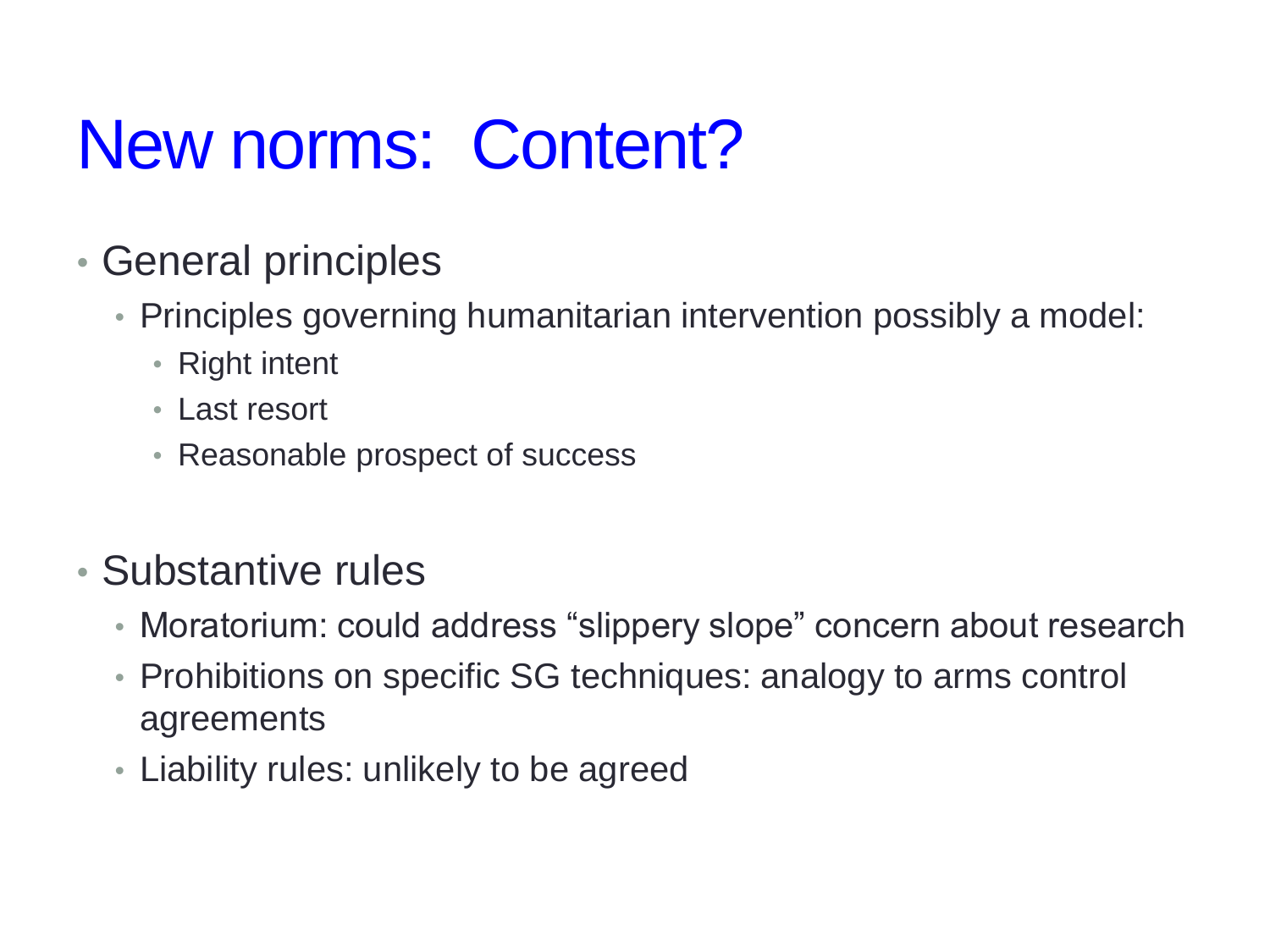# New norms: Legal or non-legal?

- Treaty vs. code of conduct/guidelines
- Pros and cons
	- Treaties in theory promote compliance
	- But treaties
		- More difficult to negotiate
		- Bind only those states that consent
		- Generally more difficult to revise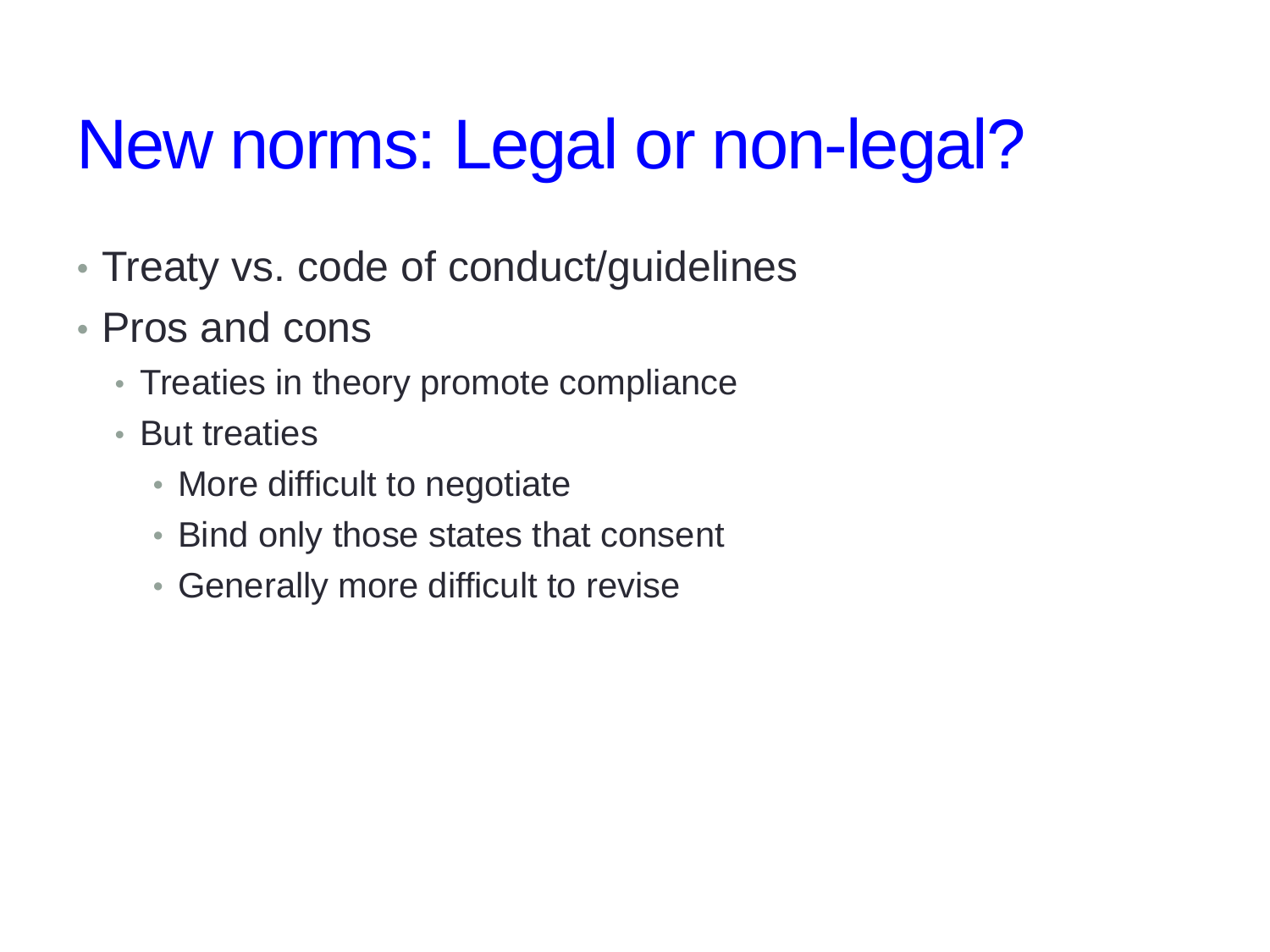### Future governance

- What international governance functions potentially acceptable to states (based on evidence from other regimes)?
	- Forum for discussion: yes
	- Coordination of research: likely
	- Information (monitoring, assessment): likely
	- Standard-setting: possibly
	- Decision-making/authorization: unlikely
	- Dispute resolution: unlikely
- New vs. existing institutions?
- Universal vs. limited membership?